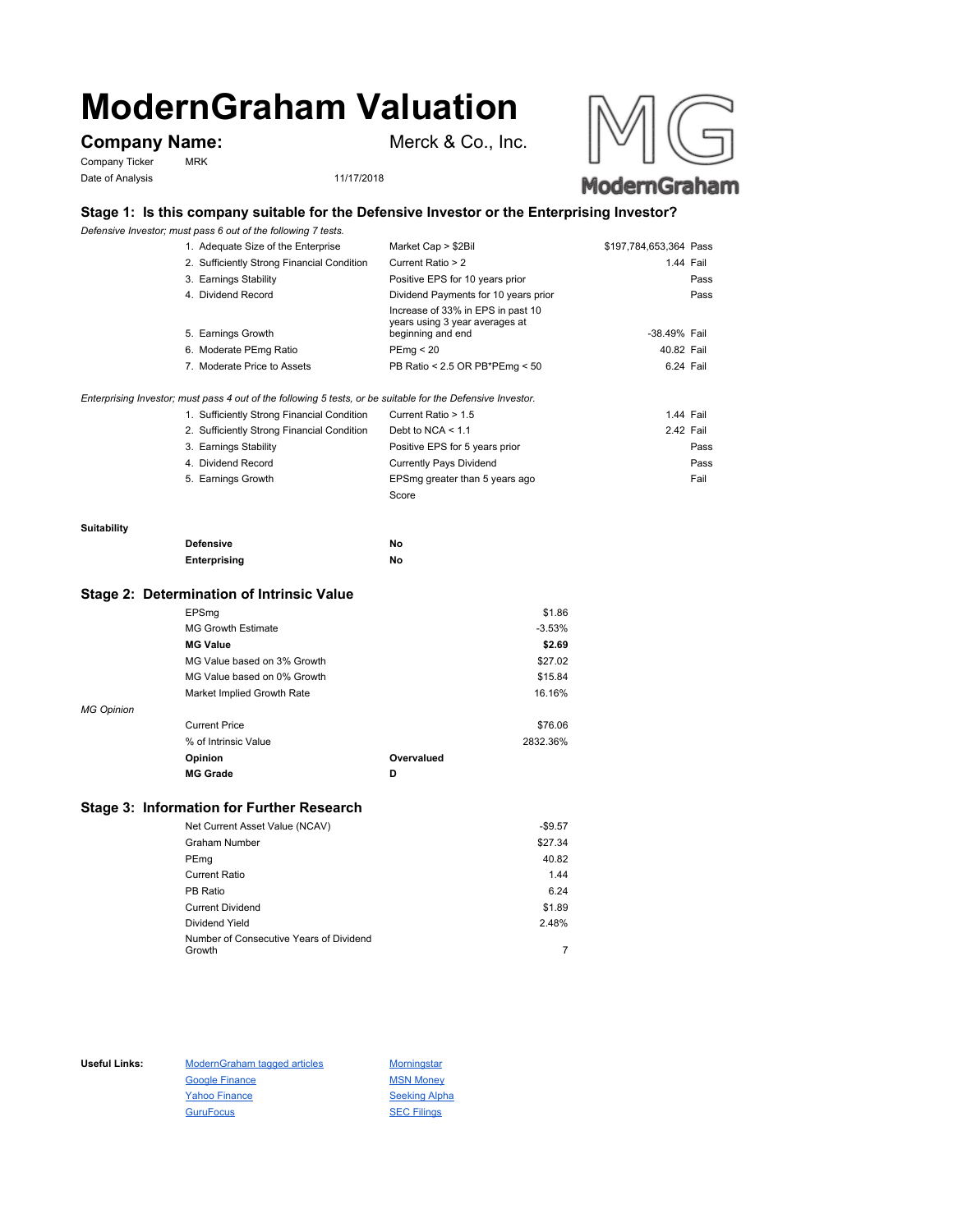| <b>EPS History</b> |          | <b>EPSmg History</b>                 |                  |
|--------------------|----------|--------------------------------------|------------------|
| Next Fiscal Year   |          |                                      |                  |
| Estimate           |          | \$2.61 Next Fiscal Year Estimate     | \$1.86           |
| Dec2017            | \$0.87   | Dec2017                              | \$1.62           |
| Dec2016            | \$1.41   | Dec2016                              | \$2.03           |
| Dec2015            | \$1.56   | Dec2015                              | \$2.30           |
| Dec2014            | \$4.07   | Dec2014                              | \$2.44           |
| Dec2013            | \$1.47   | Dec2013                              | \$1.84           |
| Dec2012            | \$2.00   | Dec2012                              | \$2.26           |
| Dec2011            | \$2.02   | Dec2011                              | \$2.29           |
| Dec2010            | \$0.28   | Dec2010                              | \$2.32           |
| Dec2009            | \$5.65   | Dec2009                              | \$3.05           |
| Dec2008            | \$3.63   | Dec2008                              | \$1.79           |
| Dec2007            | $-$1.04$ | Dec2007                              | \$1.16           |
| Dec2006            | \$2.03   | Dec2006                              | \$2.37           |
| Dec2005            | \$2.10   | Dec2005                              | \$2.62           |
| Dec2004            | \$2.62   | Dec2004                              | \$2.91           |
| Dec2003            | \$2.97   | Dec2003                              | \$3.01           |
| Dec2002            | \$3.14   | Dec2002                              | \$2.93           |
| Dec2001            |          | \$3.14 Balance Sheet Information     | 9/1/2018         |
| Dec2000            |          | \$2.90 Total Current Assets          | \$26,836,000,000 |
| Dec1999            |          | \$2.45 Total Current Liabilities     | \$18,586,000,000 |
| Dec1998            |          | \$2.15 Long-Term Debt                | \$19,936,000,000 |
|                    |          | <b>Total Assets</b>                  | \$85,130,000,000 |
|                    |          | Intangible Assets                    | \$30,433,000,000 |
|                    |          | <b>Total Liabilities</b>             | \$52,474,000,000 |
|                    |          | Charge Outetanding (Diluted Average) | 2.678.000.000    |